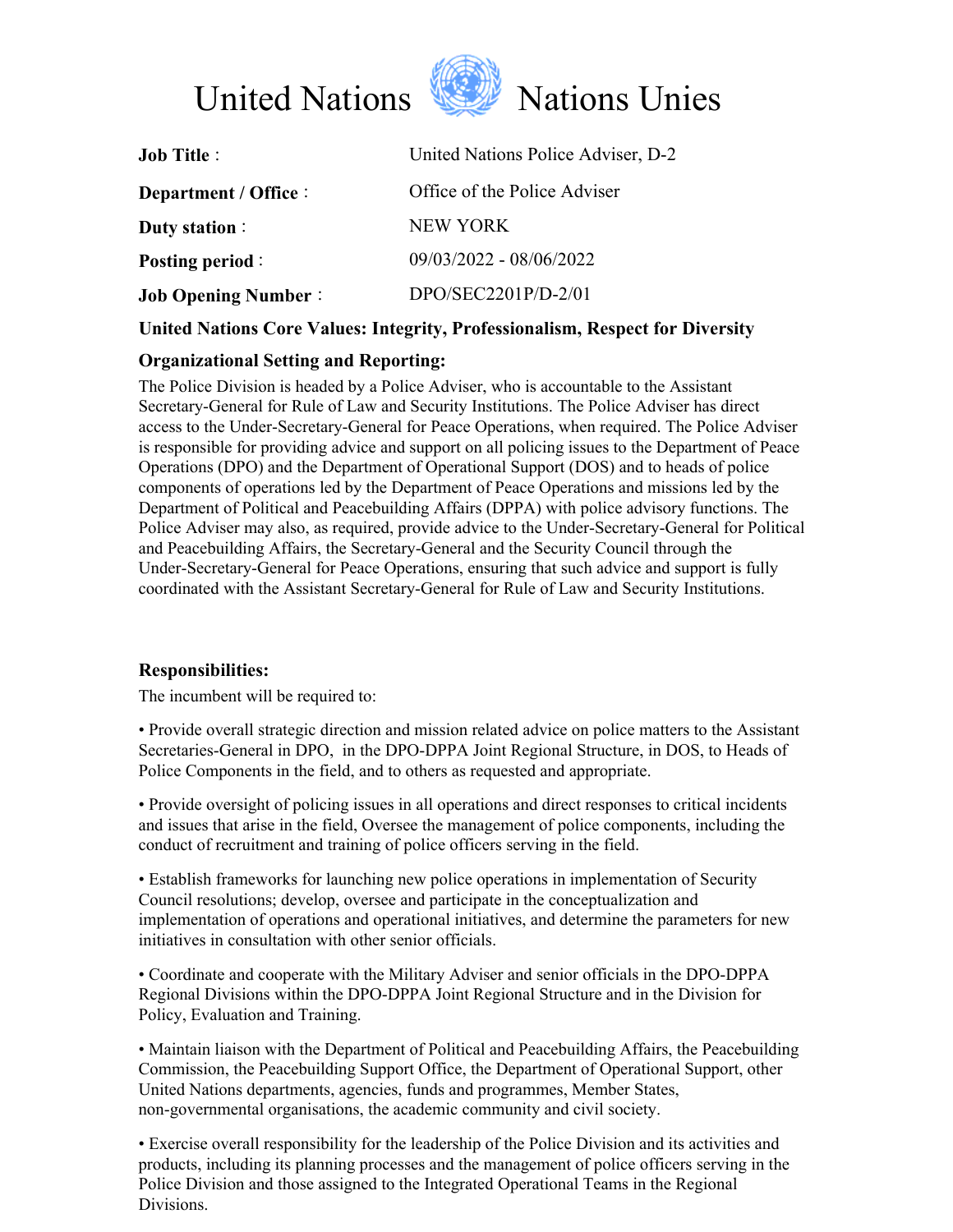• Provide strategic direction and oversee the management of the Standing Police Capacity and its deployment to field missions.

• Represent the United Nations and/or the Department of Peace Operations, as appropriate, in meetings, conferences and seminars on police-related issues.

#### **Competencies:**

**Professionalism:** Demonstrates professional competence in police matters at the strategic and command levels; identifies issues and uses sound judgment in applying expertise to solve a wide range of problems; works well under pressure; has strong conceptual and analytical abilities and proven negotiation skills.

**Planning and organizing:** Develops clear goals that are consistent with agreed strategies. Identifies priority activities and assignments; adjusts priorities as required. Allocates appropriate amount of time and resources for completing work. Foresees risks and allows for contingencies when planning. Monitors and adjusts plans and actions as necessary. Uses time efficiently.

**Leadership:** Is proactive in developing strategies to accomplish objectives. Anticipates and resolves conflicts by pursuing mutually agreeable solutions. Establishes and maintains relationships with a broad range of interlocutors to understand needs and gain support. Provides leadership and takes responsibility for incorporating gender perspectives and ensuring the equal participation of women and men in all areas of work; demonstrates knowledge of strategies and commitment to the goal of gender balance in staffing.

**Vision:** Identifies strategic issues, opportunities and risks; clearly communicates links between the Organization's strategy and the work unit's goals; generates and communicates broad and compelling organizational direction, inspiring others to pursue that same direction; conveys enthusiasm about future possibilities.

**Judgement/Decision-Making:** Identifies the key issues in a complex situation, and comes to the head of the problem quickly. Proposes a course of action or makes a recommendation based on all available information and on consultations with other affected units. Determines that the actions proposed will satisfy the expressed and underlying need for the decision. Demonstrates an understanding of political sensitivities.

#### **Qualifications:**

**Education :** Advanced university degree (Master's degree or equivalent) preferably in criminal law or related field. A first level university degree with a relevant combination of academic qualifications and relevant police experience may be accepted in lieu of the advanced university degree. Graduation from a police academy or similar law enforcement training institution is required.

**Experience:** Must be a senior professional police officer on active duty with the rank of Commissioner, Deputy Commissioner or rank equivalent to Major-General level. Must have at least 15 years of relevant experience, with command experience, progressively responsible national law enforcement experience in field and headquarters locations in police policy-making as well as strategic and operational police management experience. Service in a UN peacekeeping or other field operation is highly desirable. Experience in other international organizations is desirable**.**

**Languages:** English and French are the working languages of the United Nations Secretariat. For this post, fluency in English (both oral and written) is required; knowledge of French is desirable. Knowledge of another UN official language is an advantage.

#### **Assessment Method:**